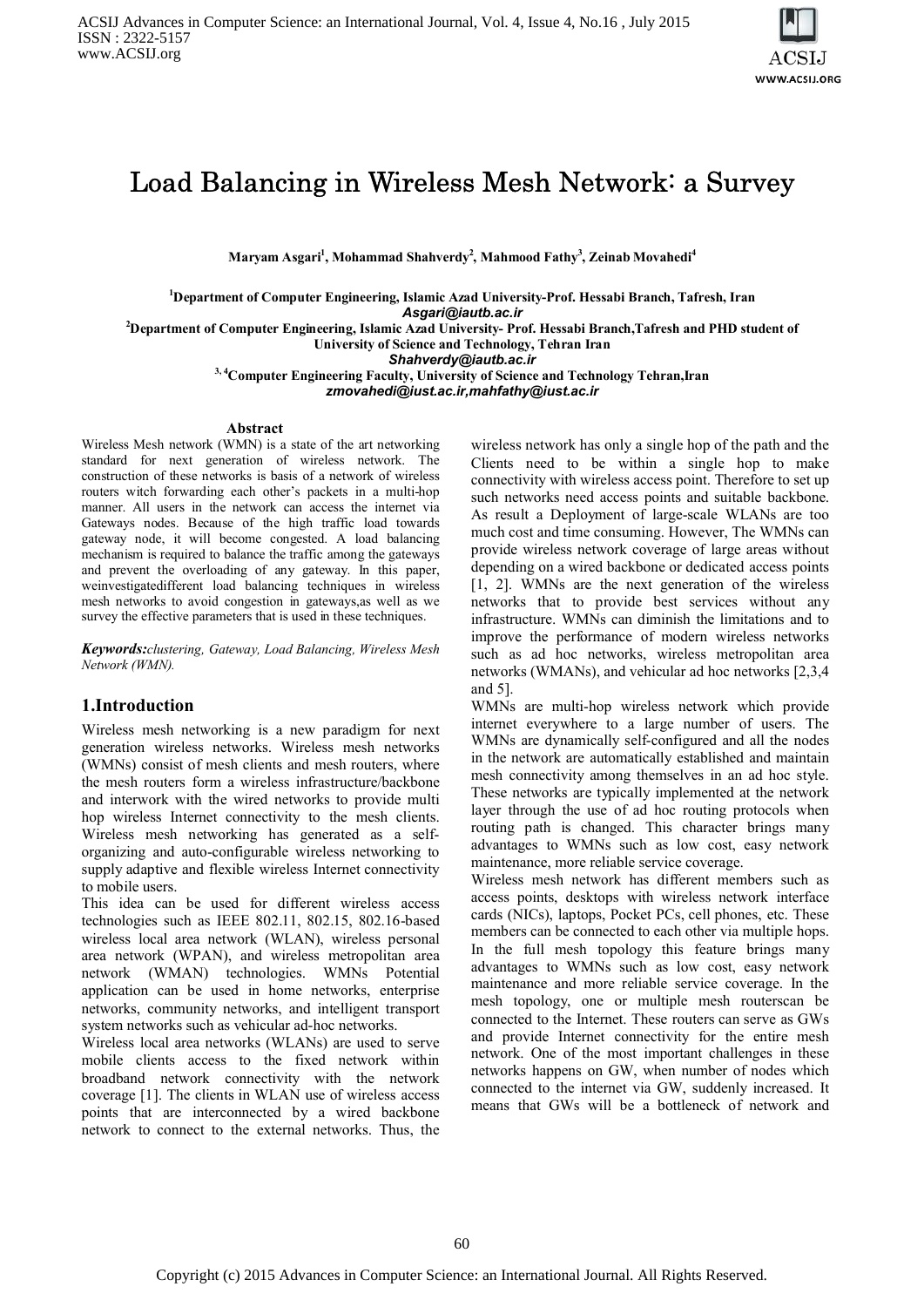

performance of the network strongly decreases [4, 5, and 6].

# **2.Related Work**

The problem of bottleneck in wireless mesh networks is an ongoing research problem although much of the literature [7, 8, 9, 10] available, addresses the problem without an introducing method for removing bottleneck and/or a welldefined way to prevent congestion. In [11], the authors proposed the Mesh Cache system for exploiting the locality in client request patterns in a wireless mesh network .The Mesh Cache system alleviates the congestion bottleneck that commonly exists at the GW node in WMNs while providing better client throughput by enabling content downloads from closer high throughput mesh routers. There is some papers related to optimization problems on dynamic and static load balancing across meshes [11].Optimal load balancing across meshes is known to be a hard problem. Akyildiz et al.[12] exhaustively survey the research issues associated with wireless mesh networks and discusses the requirement to explore multipath routing for load balancing in these networks. However, maximum throughput scheduling and load balancing in wireless mesh networks is an unexplored problem. In this paper we survey different load balancing schemes in wireless mesh networks and briefly introduce some parameters witch they used in their approaches.

## **3.Load Balancing Techniques**

Increasing Load in a wireless mesh network causes Congestion and it is lead to different problems like packet drop, high end to end delay, throughput decline etc. various techniques have been suggested that considers load balancing are discussed below.

## 3.1 Hop-Count Based Congestion-Aware routing [13]

In this routing protocol, each mesh router rapidly finds out multiple paths based upon hop count metric to the Internet gateways by routing protocol designing. Each mesh routerequipped to a bandwidth estimation technique to allow it to forecast congestion risk, then router select high available bandwidth link for forwarding packets. Multipath routing protocol consists two phases: Route discovery phase and path selection phase.

In the route discovery phase, whenever a mesh router tries to find a route to an internet gateway, it initiates a route discovery process by sending a route request (RREQ) to all its neighbors. The generator of the RREQ marks the packet withits sequence number to avoid transmitting the duplicate RREQ.

A mesh router hearing the route request uses the information in the RREQ to establish a route back to the RREQ generator.



Fig.1 Broadcasting RREQs[13]

During the path selection phase a source should decide which path is the best one among the multiple pathsfigured out in the first phase. The path selection can be prioritized in following order:

(a)If there exist multiple paths to a source's primary gateway then, take the path with minimum hop count and if there is still a tie, we can randomlyopt a path.

(b)If there is no path to source's primary gateway but a several paths to secondary gateways then take the path with minimum hop count and if there is still a tie opt a path randomly.

As it's clear, congestion control is based on bandwidth estimation technique,thereforeavailable bandwidth on a link should be identified.Here the consumed bandwidth information can be piggy packed on to the "Hello" message which is used to maintain local connectivity among nodes. Each host in the network determines its devoted bandwidth by monitoring the packets it sends on to the network. The mesh router can detect the congestion risk happening on its each link by the bandwidth estimation technics. A link is in risk of congestion whenever the available bandwidth of that link is less than a threshold value of bandwidth. If a link cannot handle more traffic, it will not accept more requestsover that link. The primary benefit of this protocol is that it simplifies routing algorithm but it needs preciseknowledge about the bandwidth of each link.

## 3.2 Distributed Load Balancing Protocol. [14]

In this protocol the gateways coordinates to reroute flows from congested gateways to other underutilized gateways. This technique also considers interference which can be appropriate for practical scenarios, achieving good results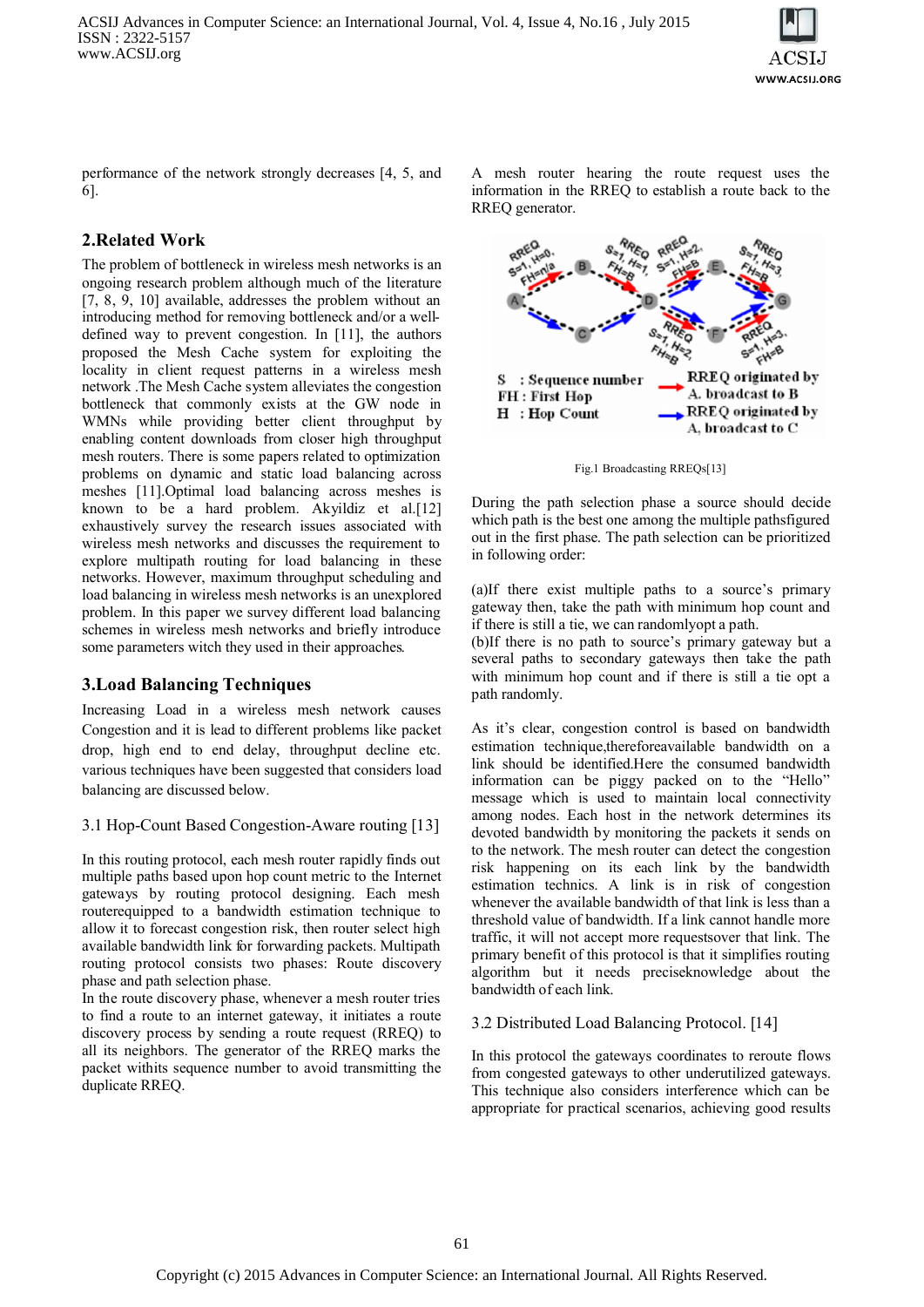

and improving on shortest path routing. Here the mesh network is divided into domains. A domain di can be defined as set of routers witch receive internet traffic and a gateway witch serve them. For each domain a specific capacity is assigned and is compared against the load in the domain. The domain is considered as overloaded if the load exceeds the sustainable capacity. To avoid congestion in a domain we can reroute the traffic. This technique does not impose any routing overhead in the network.



Fig.2 Mesh network divided into domains for loadbalancing [14]

#### 3.3 Gateway–Aware Routing [15]

In [15] a gateway mesh aware routing solution is proposed that selects gateways for each mesh router based on multihop route in the mesh as well as the potentiality of the gateway. A composite routing metric is designed that picks high throughput routes in the presence of multiple gateways. The metric designed is able to identify congested part of each path, and selectasuitable gateway. The gateway capacity metric can be defined as the time needed to transmit a packet of size S on the uplink and is expressed by

$$
gwETT=ETXgwS/Bgw
$$
 (1)

Where ETXgw is the expected transmission count for the uplink and Bgw is the capacity of the gateway. For forwarding packets a GARM(Gateway Aware Routing Metric) is defined which is follows:

$$
GARM = \beta.Mi + (1-\beta) \cdot (mETT + gwETT) \tag{2}
$$

This Gateway-aware Routing Metric has two parts.The first part of the metric is for bottleneck capacity and the second part accounts the delay of the path. The  $\beta$  is used forbalancing between these two factors. The gateway with minimum GARM value can be chosen as the default gateway for balancing the load. This scheme overcomes the disadvantage of accurate bandwidth estimation suggested in [6] and also improves network throughput.

#### 3.4 DGWLBA: Distributed Gateway Load balancing Algorithm [16]

In [16] gateways execute DGWLBA to attain load balancing. DGWLBA starts by assigning all routers to their nearest gateway that is called theNGW solution. Next steps consist in trying to reroute flows from an overloaded domain d1 to an uncongested domain d2 such that the overload of both domains is reduced.



Fig.3 WMNs divided into 3 domains each having capacity 25[16]

If domain is overloaded, its sinks are checked in descending order of distance to their serving gateway. This is done to givepreferenceto border sinks. The farther a sink is fromits serving gateway the less it will harm other flows of its domain if it is rerouted. And its path to other domains will be shorter, thus improving performance. For the same reason, when a sink is chosen, domains are checked in ascendingorder of distance to the sink. Next, to perform the switching of domains, the overload after the switch must be less than the overload before the switch (lines 9-11).

Lastly, the cost of switching is checked. nGWsis the gateway nearest toΔs . Only if the cost is less than the switching threshold Δsit will be performed (line 12). This rule takes into account the existence of contention, because it prevents the establishment of long paths, which suffer from intra-flow interference and increase inter-flow interference in the network, and gives preference to border sinks. Hence this approach successfully balances load in overloaded domains considering congestion and interference.

#### ALGORITHM

for each gateway GWi do di= $\{\}$ ; for each sink s do  $if (distance(s, GWi) = minimum)$ Add sink s to di; For domain  $d_1$  in D do if  $load(d_1) > C_{d1}$  then For sink s in  $d_1$  do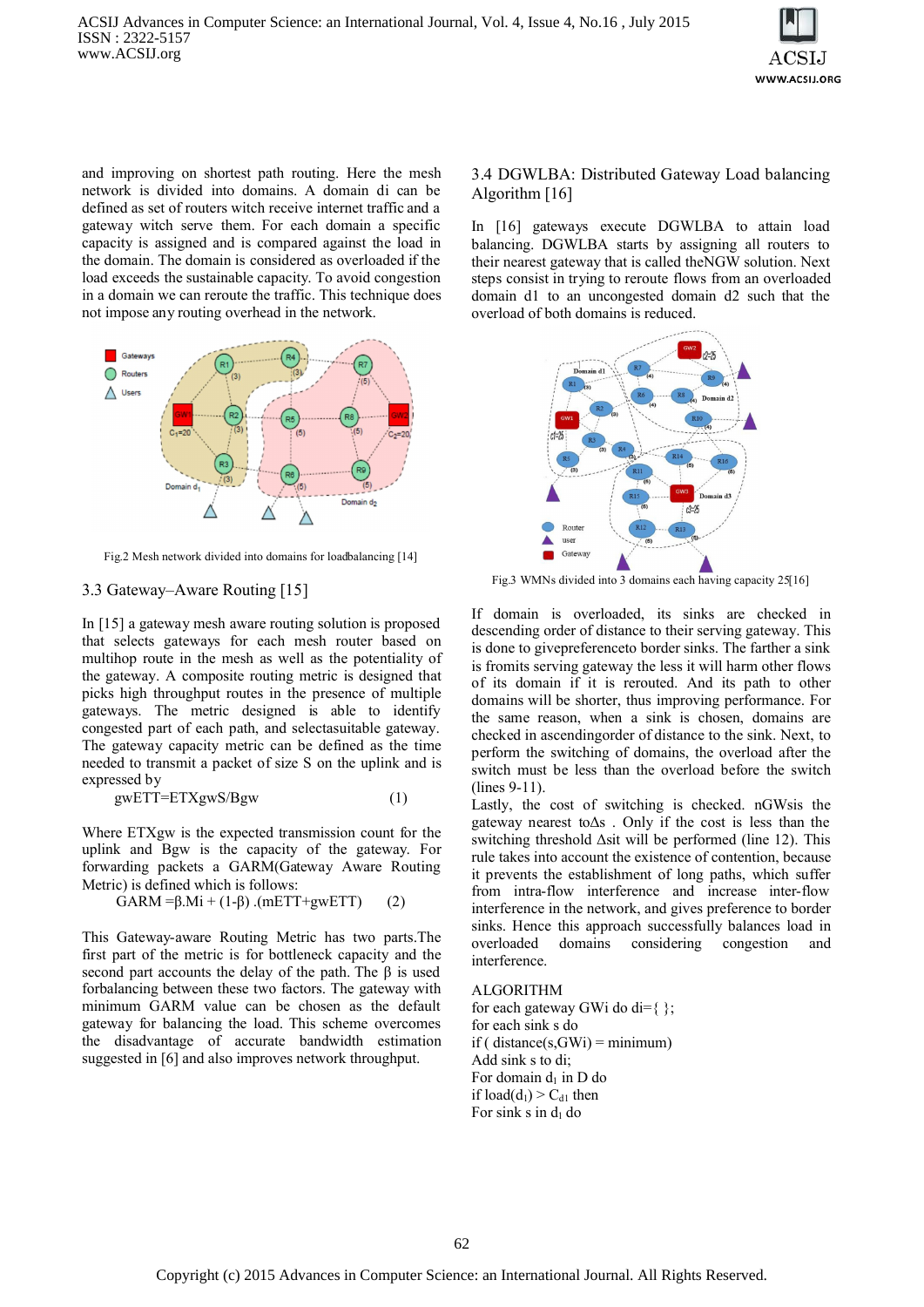ACSIJ Advances in Computer Science: an International Journal, Vol. 4, Issue 4, No.16 , July 2015 ISSN : 2322-5157 www.ACSIJ.org



For domain  $d_2$  in D do If  $d_1 = d_2$  then **Continue**  $Ovl_{before} = ovl_{d(d_1)} + ovl_{d(d_2)}$  $Ovl_{after} = ovl_{d(d_1 - {s}) + ovl_{d(d_2 U {s})}$ If  $ovld_{after} < \mathrm{ovld}_{before}$  then If dist(s, GW<sub>2</sub>) / (dist(s, nGW<sub>n</sub>) <  $\Delta$ <sub>s</sub> then  $d_1 = d_1 - \{s\}$  $d_2 = d_2 U$  {s} break; If  $load(d_1) \leq C_d$  then Break;

#### 3.5 Load Balancing in WMNs by Clustering[17]

In [17] authors proposed a load balancing schemes for WMNs by clustering. In first step all nodes are clustered to control the workload of them. If workload on a GW is increased up tomaximum capacity of the GW then the cluster is broken. With the respect to the gateways capacity, the gateways overload can be predictable. Because selecting a new GW andestablish a route table is time consuming, thus third scheme is proposed which GWselection and creating route table is done before breaking the cluster. Also they considered some parameters for selecting the new GW in new cluster witch isoffered in following formula:

$$
Gvalue = \frac{\text{Power}_{\text{Supply}} \times \text{Power}_{\text{CPU}} \times \text{Constanty} \times \text{Distance}}{velocity} \tag{3}
$$

Where Power  $_{\text{Supply}}$  is the power of a node, Power  $_{\text{CPU}}$  is the processing power of each node, Constancy is the time which a node actively exists in cluster, Velocity is the spped of each node and Distance is the distance of the node to centeral of the cluster. In the above formula, they calculate G\_Value for each node in a cluster and then each node that has larger G\_Value is more suitable for being a GW.



Fig.4 Breaking a cluster[17]

Althoughthe paper considers most of the design aspects of the proposed infrastructure, it leavessome open issues and questions. For instance, surveying load balancing of multichannel GWs in clustering wireless mesh networks, finding maximum throughput of nodes incluster based wireless mesh networks. Another open issue is using fuzzy logic for breaking the clusters.

### **4. Conclusion**

Load balancing is one of the most important problems in wireless mesh networks that needs to be addressed. The nodes in a wireless mesh network trend to communicate with gateways to access the internet thus gateways have the potential to be a bottleneck point. Load balancing is essential to utilize the entire available paths to the destination and prevent overloading the gateway nodes. In this paper we surveyed different load balancing scheme with various routing metrics that can be employed to tackle load overhead in the network. Table1 summarizes the load balancing techniques witch we surveyed in this paper.

| <b>Technique</b>                                            | <i>Metric</i>   | <b>Advantages</b>                        | <b>Issues that not Addressed</b>                                       |
|-------------------------------------------------------------|-----------------|------------------------------------------|------------------------------------------------------------------------|
| Hop Count based<br>Congestion Aware<br>routing.             | Hop<br>Count    | No routing overhead.                     | Computational overhead.<br>accurate bandwidth<br>information required. |
| Distributed Load<br><b>Balancing Protocol</b>               | Hop<br>Count    | No Routing overhead.                     | Computational Overhead.                                                |
| Gateway-Aware<br>Routing                                    | <b>GARM</b>     | No routing overhead,<br>High throughput. | Computational Overhead.                                                |
| <b>DISTRIBUTD</b><br><b>GATEWAY</b><br><b>LOADBALANCING</b> | Oueue<br>Length | Low end to end delay                     | Routing and<br>Computational<br>Overhead.                              |
| Load Balancing in<br>WMNs by Clustering                     | Oueue<br>Length | Low end to end delay                     | Cluster initial formation<br>parameter                                 |

Table1: Summery of different techniques